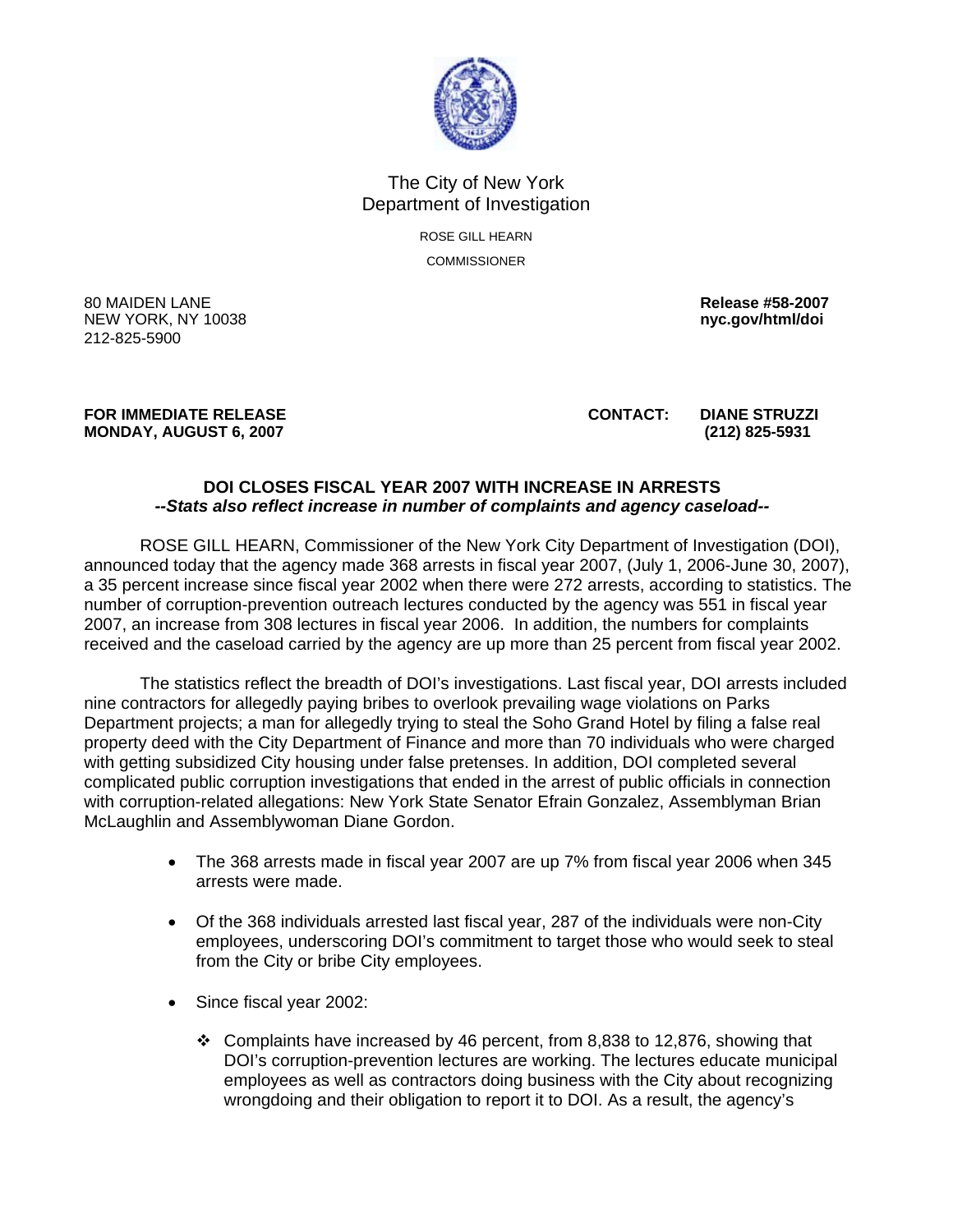caseload has risen by about 28 percent, from 1,601 in fiscal year 2002 to 2,048 in fiscal year 2007.

 $\cdot \cdot$  Arrests have increased by 35 percent, from 272 to 368, an indication that the agency is diligently working to protect the city from corruption.

 As part of a proactive effort to encourage people to report corruption and to serve as a deterrent, DOI began an organized lecture program in 2002 reaching both City employees in all City agencies and individuals who do business with the City. One of the successes of that program includes the fact that DOI receives reports about corruption following the lectures, some of which have resulted in significant criminal cases. For example, a tip from a lecture conducted at Housing Preservation & Development eventually led to the arrest of Assemblywoman Diane Gordon. A lecture at the Department of Correction brought about the arrest of a Captain and Assistant Deputy Warden for allegedly trying to cover up the assault of an inmate. Following tips received from a lecture held at the Department of Environmental Protection, three DEP employees were arrested in connection with illegal gun sale charges. DOI presented 551 corruption-prevention lectures in fiscal year 2007, an increase from the 308 corruption-prevention lectures conducted in fiscal year 2006. The reason for the marked increase was a renewed outreach effort to ensure that City employees are aware of, and do not become complacent about, their obligation to report corruption to DOI, and their right to be protected when they do so.

 DOI Commissioner Rose Gill Hearn said, "These statistics show DOI's continued effort to root out corruption and pursue the City's mission of instilling integrity in government. DOI's investigations have not just focused on municipal employees but also individuals who deal with the City and choose to engage in criminal behavior. In addition, DOI is trying to stem future wrongdoing through its corruption-prevention lectures, by making policy and procedure recommendations that prevent reoccurrence of waste or corruption and by issuing public reports. These reports are a powerful and effective tool for exposing problems, mandating reform and maintaining transparency in government."

 A goal of DOI's work is to assist agencies in exposing, understanding and analyzing corruption vulnerabilities in their agencies, and to prevent future corruption and waste. Last fiscal year, DOI issued the following seven reports, which covered an array of investigations and agencies:

- **December 2006:** A probe into the employment status of New York City firefighter John Mayo revealed that Mayo had been absent without leave when he should have been on Light Duty performing administrative duties for the New York City Fire Department (FDNY) from April until June 2006. The DOI Report also showed that Mayo's misconduct was facilitated by inadequate regulations and oversight regarding personnel placed on Light Duty. As a result, Mayo manipulated the lack of regulations and was paid for approximately nine weeks when he did not show up for work. In its Report, DOI recommended, among other things, that a written regulation was needed to better manage members on Light Duty. As a result of DOI's findings and Report, Mayo was fined \$28,000 and the FDNY established a policy requiring officers be accountable for members assigned to them who are on Light Duty.
- **October 2006:** After a two-year-long investigation into allegations of wrongdoing and impropriety at the formerly City-funded not-for-profit Gloria Wise Boys and Girls Club in the Bronx, DOI found that Gloria Wise executives misappropriated and improperly obtained from Gloria Wise a total of \$1.2 million. Charles Rosen, the organization's former executive director, and Jeffrey Aulenbach, the organization's former deputy executive director, were convicted, ordered to pay back thousands in restitution and barred from working at a not-for-profit for three years. DOI also took the additional step of recouping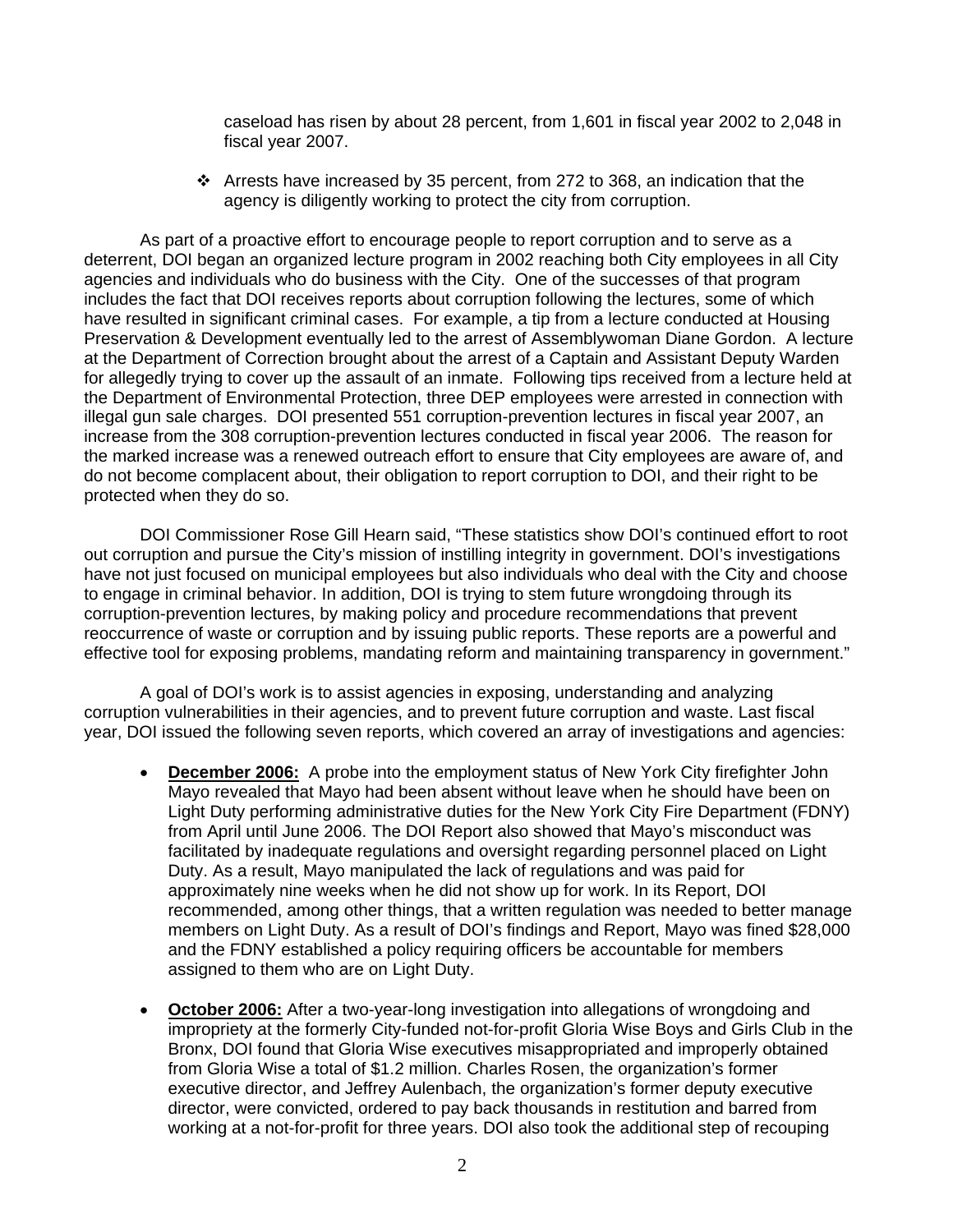\$625,000 that was owed to City agencies from Air America, which had received the money from Gloria Wise.

- **January 2007:** DOI found 14 members of the FDNY had submitted bogus degrees trying to earn promotions or appointments. Three officers were promoted based on the phony degrees. The Report found that the "degrees" were bought online from an entity that called itself "St. Regis University" (St. Regis), or one of its affiliates, whose operators have now been charged in a federal criminal case with the sale of phony academic credentials. The "degrees" were not based on any coursework and, in some cases, were backdated so the FDNY members could comply with the necessary FDNY educational requirements in order to be hired or promoted. Some FDNY personnel even obtained manufactured transcripts from St. Regis that represented fake "grades" supposedly earned for specific courses.
- **April 2007:** After rats were videotaped at a Greenwich Village KFC-Taco Bell restaurant a day after an inspector from the City Department of Health and Mental Hygiene ("DOHMH") gave the restaurant a passing grade, DOI investigated. DOI found the Public Health Sanitarian ("PHS") who inspected the restaurant underreported the rodent-related findings and failed to take proper action at the KFC-Taco Bell, which constituted a "gross dereliction" of her duties. After DOI recommended the PHS be terminated from her employment at DOHMH, the PHS resigned. DOI also recommended making several other recommendations regarding DOHMH restaurant inspections.
- **May 2007:** DOI's investigation into the Taxi and Limousine Commission ("TLC") medallion auctions found that the TLC rules were not consistently applied and that they conflicted with the TLC auction bid form. As a result, the TLC proposed revisions to its auction rules in an effort to clarify its regulations regarding collusion among bidders, the relationship between brokers and bidders, and the policies governing "reserve status" bids.
- **June 2007:** A DOI investigation uncovered serious wrongdoing by Richard Gottfried, a "Mitigation Specialist," who was able to exploit the New York City Assigned Counsel Plan (ACP) by overbilling the system for phantom services he did not provide. The investigation also revealed significant vulnerabilities in the operation of the City's ACP and, as a result, DOI recommended a number of changes to the application process and the process by which participating members are paid for their work. DOI discussed its findings with the ACP and City's Criminal Justice Coordinator, which has already led to a number of changes in the application and payment processes for experts
- **June 2007:** A DOI investigation led to the referral for discipline of 51 New York City Department of Sanitation (DSNY) workers and the arrest of nine Sanitation Workers for Official Misconduct. DOI surveillance observed more than 50 Sanitation Workers in Queens committing multiple violations, including improperly collecting and selling scrap metal; breaking up discarded air conditioners that had not been certified as safe to collect by the DSNY and collecting trade waste. DOI also observed nine Sanitation Workers allegedly engage in misconduct, by improperly collecting air conditioners, even though they were not licensed or trained to do so. In all but one case, the Sanitation Workers were observed collecting and dismantling air conditioners to sell the scrap metal for profit.